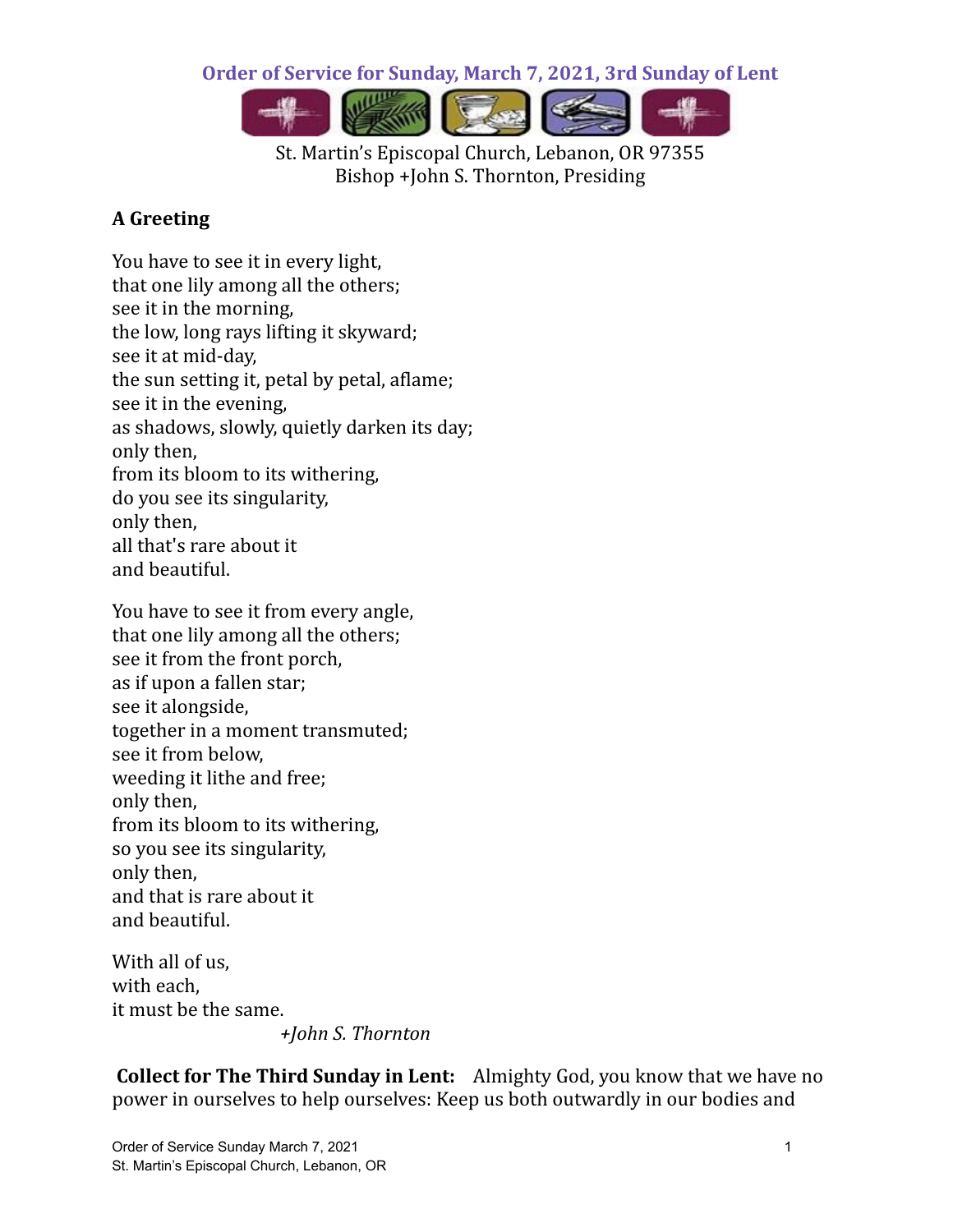inwardly in our souls, that we may be defended from all adversities which may happen to the body, and from all evil thoughts which may assault and hurt the soul; through Jesus Christ our Lord, who lives and reigns with you and the Holy Spirit, one God, for ever and ever. *Amen.*

### **First Lesson: 1 Corinthians 1:18-25**

The message about the cross is foolishness to those who are perishing, but to us who are being saved it is the power of God. For it is written,

"I will destroy the wisdom of the wise,

and the discernment of the discerning I will thwart."

Where is the one who is wise? Where is the scribe? Where is the debater of this age? Has not God made foolish the wisdom of the world? For since, in the wisdom of God, the world did not know God through wisdom, God decided, through the foolishness of our proclamation, to save those who believe. For Jews demand signs and Greeks desire wisdom, but we proclaim Christ crucified, a stumbling block to Jews and foolishness to Gentiles, but to those who are the called, both Jews and Greeks, Christ the power of God and the wisdom of God. For God's foolishness is wiser than human wisdom, and God's weakness is stronger than human strength.

- **● Hear what the Spirit is saying to God's People**
- **● Thanks be to God**

## **Psalm 19**

1 The heavens declare the glory of God, \* and the firmament shows his handiwork.

2 One day tells its tale to another, \* and one night imparts knowledge to another.

3 Although they have no words or language, \* and their voices are not heard,

4 Their sound has gone out into all lands, \* and their message to the ends of the world.

5 In the deep has he set a pavilion for the sun; \* it comes forth like a bridegroom out of his chamber; it rejoices like a champion to run its course.

6 It goes forth from the uttermost edge of the heavens and runs about to the end of it again; \* nothing is hidden from its burning heat.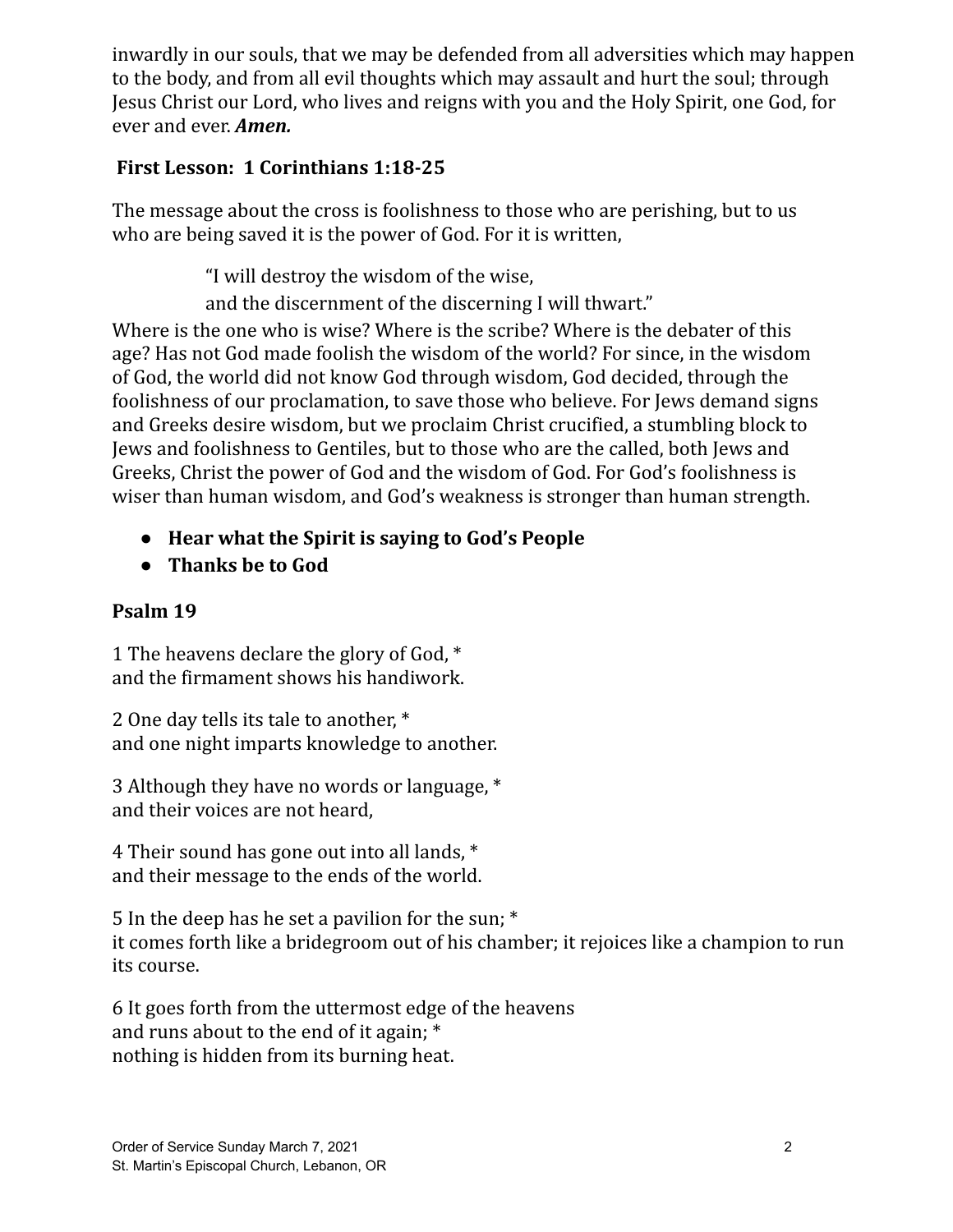7 The law of the Lord is perfect and revives the soul; \* the testimony of the Lord is sure and gives wisdom to the innocent.

8 The statutes of the Lord are just and rejoice the heart; \* the commandment of the Lord is clear and gives light to the eyes.

9 The fear of the Lord is clean and endures for ever; \* the judgments of the Lord are true and righteous altogether.

10 More to be desired are they than gold, more than much fine gold, \* sweeter far than honey,than honey in the comb.

11 By them also is your servant enlightened, \* and in keeping them there is great reward.

12 Who can tell how often he offends? \* cleanse me from my secret faults.

## **Second Lesson: A Reading from the Gospel of John 2:13-22**

The Passover of the Jews was near, and Jesus went up to Jerusalem. In the temple he found people selling cattle, sheep, and doves, and the money changers seated at their tables. Making a whip of cords, he drove all of them out of the temple, both the sheep and the cattle. He also poured out the coins of the money changers and overturned their tables. He told those who were selling the doves, "Take these things out of here! Stop making my Father's house a marketplace!" His disciples remembered that it was written, "Zeal for your house will consume me." The Jews then said to him, "What sign can you show us for doing this?" Jesus answered them, "Destroy this temple, and in three days I will raise it up." The Jews then said, "This temple has been under construction for forty-six years, and will you raise it up in three days?" But he was speaking of the temple of his body. After he was raised from the dead, his disciples remembered that he had said this; and they believed the scripture and the word that Jesus had spoken.

- **● Hear what the Spirit is saying to God's People**
- **● Thanks be to God**

### **Sermon: "They Know Not What They Do"** Bishop +John S. Thornton

"But we proclaim Christ crucified," the Apostle Paul wrote to the Christians in Corinth.

(The New English Bible puts it a little more bluntly: "But we proclaim Christ – yes, Christ nailed to a cross.")

For Jews and Greeks, Paul said, that didn't make any sense. For Jews, it was foolishness. For Greeks, it was weakness. But for Paul, it was THE REVELATION OF HUMANKIND'S UNKNOWING, about something we just don't know about ourselves, about something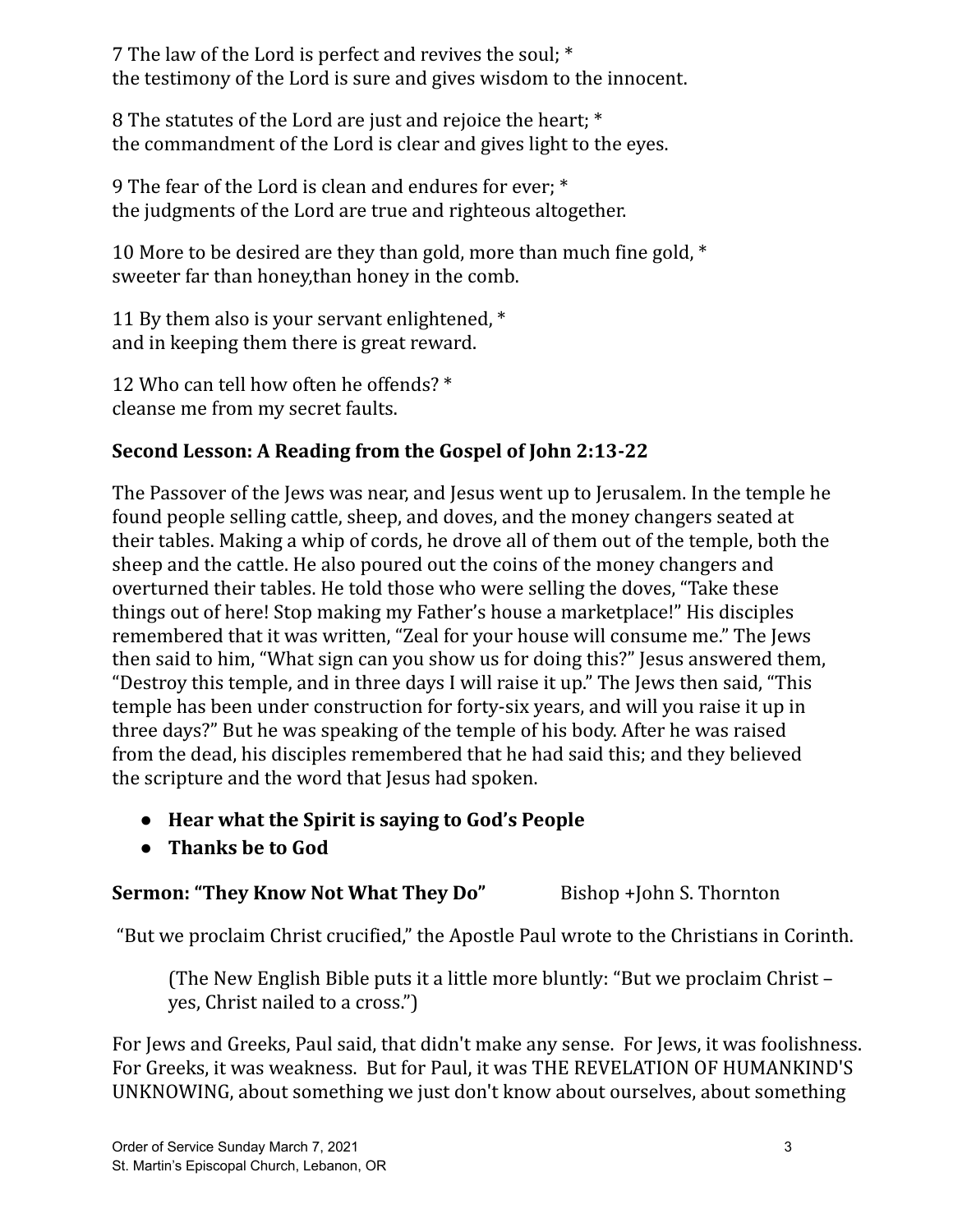we don't want to know about ourselves, about something we just have to know about ourselves. In a word, we're "unconscious" – and, while it makes our lives easier, it makes the world worse, not knowing what we do and not wanting to know.

Luke, the Gospel-writer, like the other Gospel-writers, Mark, Matthew and John, has a crucifixion story. (Remember, The Gospel According to Luke is a "Gospel," not journalism. not biography. It's one man's understanding of the meaning of another man's life, of the meaning of our own humanity seen in him, of the meaning of the One whose immortality can be seen in us.) Like the other Gospel-writers', Luke's crucifixion story has many of the same details.. But, unlike all of the others, Luke puts these words into the mouth of Jesus: "Father, forgive them, for they know not what they do." I repeat: "Father, forgive them, for they know not what they do." Only Luke does that.

Luke has Jesus saying that while hanging on a cross, wrists and ankles tied, hands and feet nailed, side slit open, blood gushing, minutes from a death that didn't in any way look redeeming. But who was there to hear it? Paul wasn't. He was a second-generation Gentile Christian. (Some scholars find evidence to prove that he was a second-generation Jewish Christian.) The women who followed Jesus from Galilee, particularly Mary Magdalene, always Mary Magdalene, never forsaking Jesus Mary Magdalene, were too far away to hear anything but the screaming and the moaning and, maybe, the final guttural howl. And the centurion who was in charge of executions that day had little interest in the suffering of criminals. His job was to kill them. But Luke put those words into the mouth of Jesus because that's what came out of the mouth of Jesus maybe a hundred times while he was teaching and healing over the three years of his ministry. The disciples heard him say it. The women heard him say it. Those he taught and healed heard him say it. And nobody would ever forget. "Father, forgive them, for they know not what they do." Luke knew that there would be no Gospel, no Good News, without those words, word for word.

That utterance – I mean that revelation – is, in my opinion, the most generous thing ever said about the human race. Sure, Jesus could see what's beautiful about us; but he could see what's ugly too. "They know not what they do." It's true, truer than true, that we don't know what we're doing half the time, two-thirds of the time, nine-tenths of the time. We're hardly conscious of what's deep, deep within us, motivating us or failing to do so. So we just go along with systems of injustice and suffering, with what Gandhi would call the "systems of evil," to which we consent by our silence or, often, by our active participation – and by which, of course, we benefit one way or another.

There's one thing I need to caution myself and you about. "Father, forgive them, for they know not what they do" does not mean that we're all excused, that it's all okay, so let's forget it, let's move on – "Let's move on!" is our solution to the violation of persons and the Law – God just loves us no matter what. And the wreckage of lives and societies remains. Jesus' words from the cross really mean that, since we don't know what we're doing, we had better learn what it is we're doing. The results of our not knowing are killing us. And saying that "everybody does it" is the cheapest of all absolutions.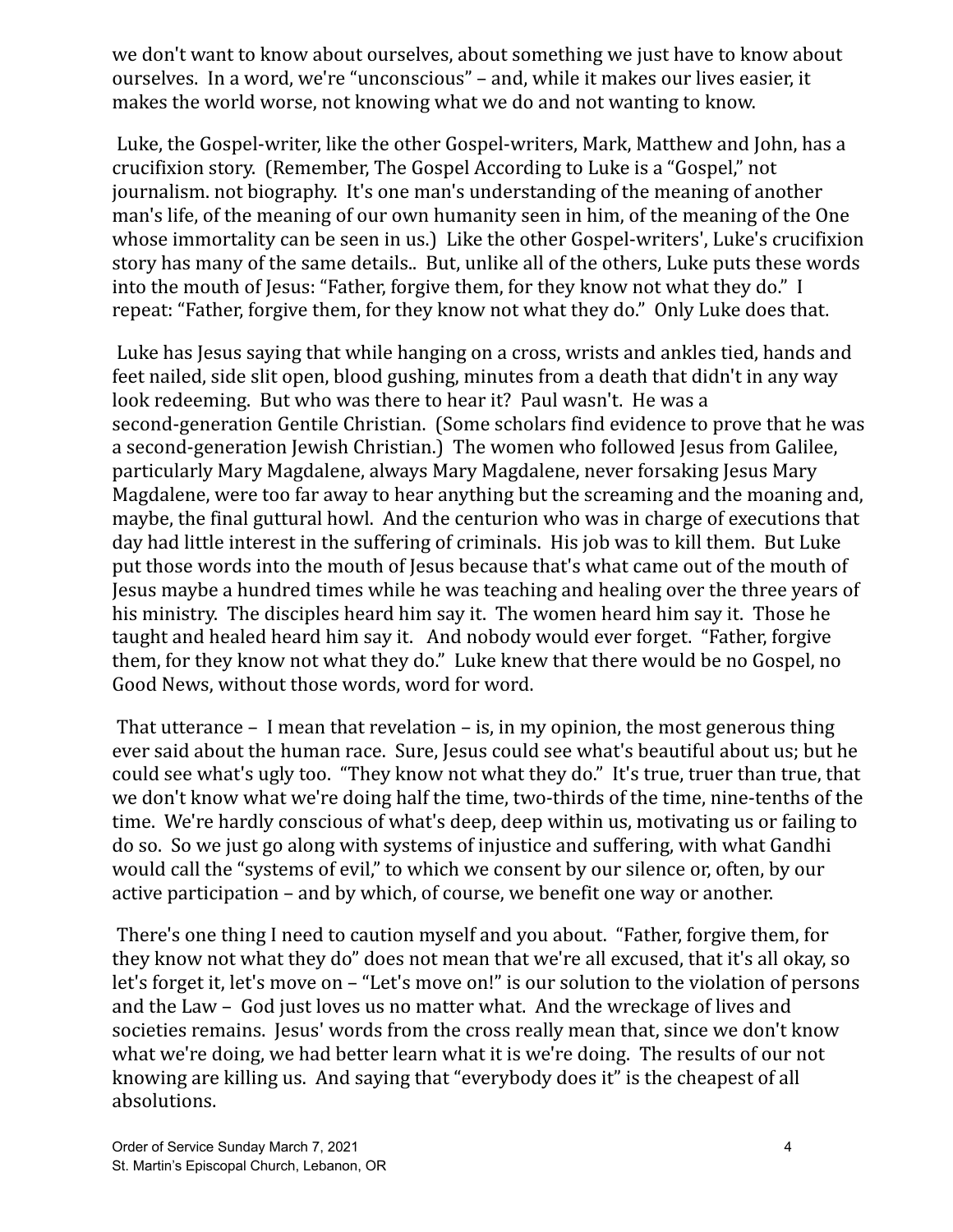It was H. Richard Niebuhr, the ethics professor at Yale Divinity School when I was there in the 1950s, who warned us that "a God without wrath brought men without sin into a Kingdom without judgment through the ministrations of a Christ without a Cross."

Let's get real.

During Black History Month (February), I read Sherrilynn Ifill's book titled *On the Courthouse Lawn.* That's where lynchings occurred, on the courthouse lawn in Easton, Maryland. Between 1890 and 1960, there were five thousand lynchings in the U.S. Each one drew a crowd of white spectators, sometimes by the hundreds, sometimes on Sunday, the Lord's Day. They made no connection. No one was ever prosecuted. If there was an investigation, no one could remember who the lynchers were, even if they lived next door. There was a covenant of silence. Everyone was guilty. But Jim Crow was their idea of "peace."

Now there's a surge of anti-Asian hate crimes in America, because, evidently, some people believe that all Asians are Chinese and that all of the Chinese people in the U.S. are the transmitters of the "China virus," that incendiary designation.

Oh, God help us. Just as St. Seraphim of Sarov said, "All condemnation is of the devil."

What we don't know about ourselves is that we're always looking for a scapegoat to bear our sins. It's always someone else who's causing our troubles. It will be someone who looks other than we, someone who is powerless, someone who has no advocate or defender, someone whose life means nothing to us and whose death we wouldn't mourn. We won't know what we're doing – but we're not excused. We have to learn that the "other" also bears the image of God – and that God's image is in us precisely in the moment when we see God's image in another.

My loves, getting to know ourselves is hard work. Getting to know what can be done on impulse and what has to be carefully constrained is hard work. We have to know what's what about us. We can let love rip; but unlove has to be sat on.

Back in the mid-1970s, while I was the Rector of St. Stephen's Church in Belvedere, California, I decided it would be useful to become a Jungian analyst. (Parenthetically, my parishioners put up with a lot from me. They used to say, jokingly, "This too will pass.") But, honestly, I thought I should know who I am and what I could do that wouldn't require so much forgiveness.

To become an Jungian analyst one has to be analyzed first. It takes six years of "training analysis." Six years. What's six years? So I made an appointment with a Jungian analyst in Berkeley. He was considered one of the best. I went twice a month. We talked about my dreams and my reactions to persons and events. After a few months, I quit. There were three reasons: first, it was costing too much money; second, I found myself uninteresting and boring; and third, as we went deeper and deeper – and sweatier – I realized that there was a lot I didn't want to know about myself. It scared the hell out of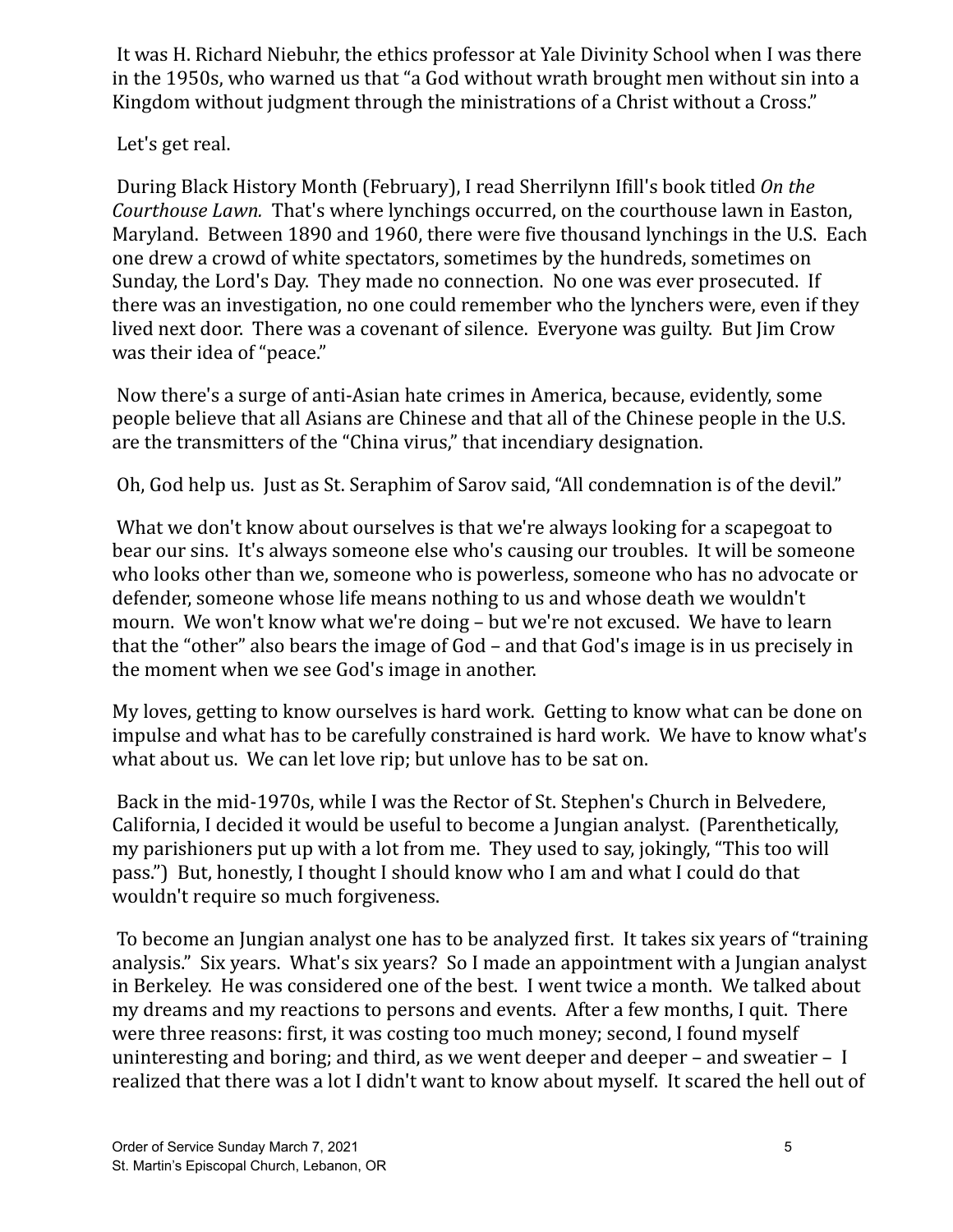me. My whole self-concept was based on a fiction. If you call me a coward for quitting, I'll agree with you.

There's only one thing that made the adventure into the recesses of myself worth the time and money. The analyst told me that I have an "aerial personality." In my dreams, I was frequently flying. I guess that means that I don't have my feet on the ground and/or my head is in the clouds.

Obviously, I'm still not fully aware of myself. However, I am aware enough to know that the words in Exodus 23:2 are dogma for me: "Thou shalt not follow a multitude to do evil." In old age, I'm still learning not to follow the multitude, but follow my own mind and my own heart.

The best advice I have for all of us is to follow the Christ, so that the following can become not only our deep satisfaction, but our salvation. We can ease up on the emphasis on right thinking and put the emphasis on right acting. What needs to flow in us is the Sermon on the Mount, particularly the Beatitudes. What needs to flow in us is Matthew 25 ("I was hungry, and you gave me something to eat....") What needs to flow in us is Romans 12 ("Let love be genuine; hate what is evil, hold fast to what is good....") and all the things in Scripture that make us aware, deep down, of who we really are and who we can be. However, because all of our truth-seeking and our mercy-doing will be imperfect, we'll still need to hear those words, "Father, forgive them, for they know not what they do."

+John S. Thornton

**The Creed:** "Jesus Christ is the visible image of the invisible God"

### **Prayers**

**A Collect for Lent** : Almighty God, may we, by the prayer and discipline of Lent, enter into the mystery of Christ's sufferings; that by following in the Way, we may come to share in the glory; through Jesus Christ our Lord. *Amen.*

*For the Poor and the Neglected (BCP p. 824)*

Almighty and most merciful God, we remember before you all poor and neglected persons whom it would be easy for us to forget: the homeless and the destitute, the old and the sick, and all who have none to care for them. Help us to heal those who are broken in body or spirit, and to turn their sorrow into joy. Grant this, Father, for the love of your Son, who for our sake became poor, Jesus Christ our Lord. *Amen***.**

*For the Oppressed*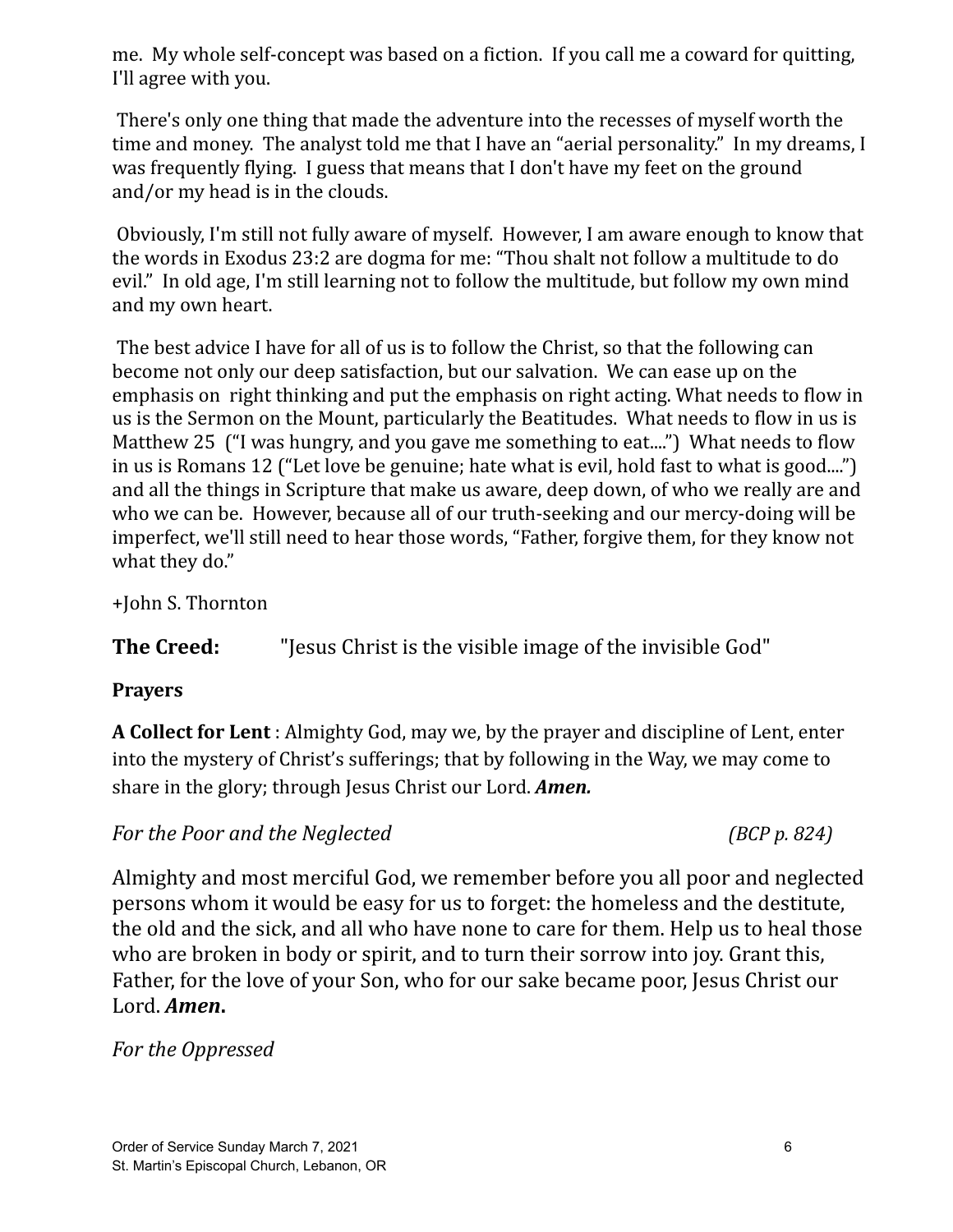Look with pity, O heavenly Father, upon the people in this land who live with injustice, terror, disease, and death as their constant companions. Have mercy upon us. Help us to eliminate our cruelty to these our neighbors. Strengthen those who spend their lives establishing equal protection of the law and equal opportunities for all. And grant that every one of us may enjoy a fair portion of the riches of this land; through Jesus Christ our Lord. *Amen.*

## **Lord's Prayer**

Our Father, who art in heaven, hallowed be thy Name, thy kingdom come, thy will be done, on earth as it is in heaven. Give us this day our daily bread. And forgive us our trespasses, as we forgive those who trespass against us. And lead us not into temptation, but deliver us from evil. For thine is the kingdom, and the power, and the glory, for ever and ever. **Amen.**

# **Prayer for St. Martin's**

God of Love, open our eyes and ears to perceive you at work in creation, the church, and our parish. Fill our hearts with your love that we may reach out in love to others. Stir up our imagination with your Holy Spirit that we may find new ways to live into life with you. Give us a vision of your mission that we may share your love and your spirit in all the places where we work and play and worship you. In Jesus' holy name, *Amen.*

# **Blessings**

# **The Peace**